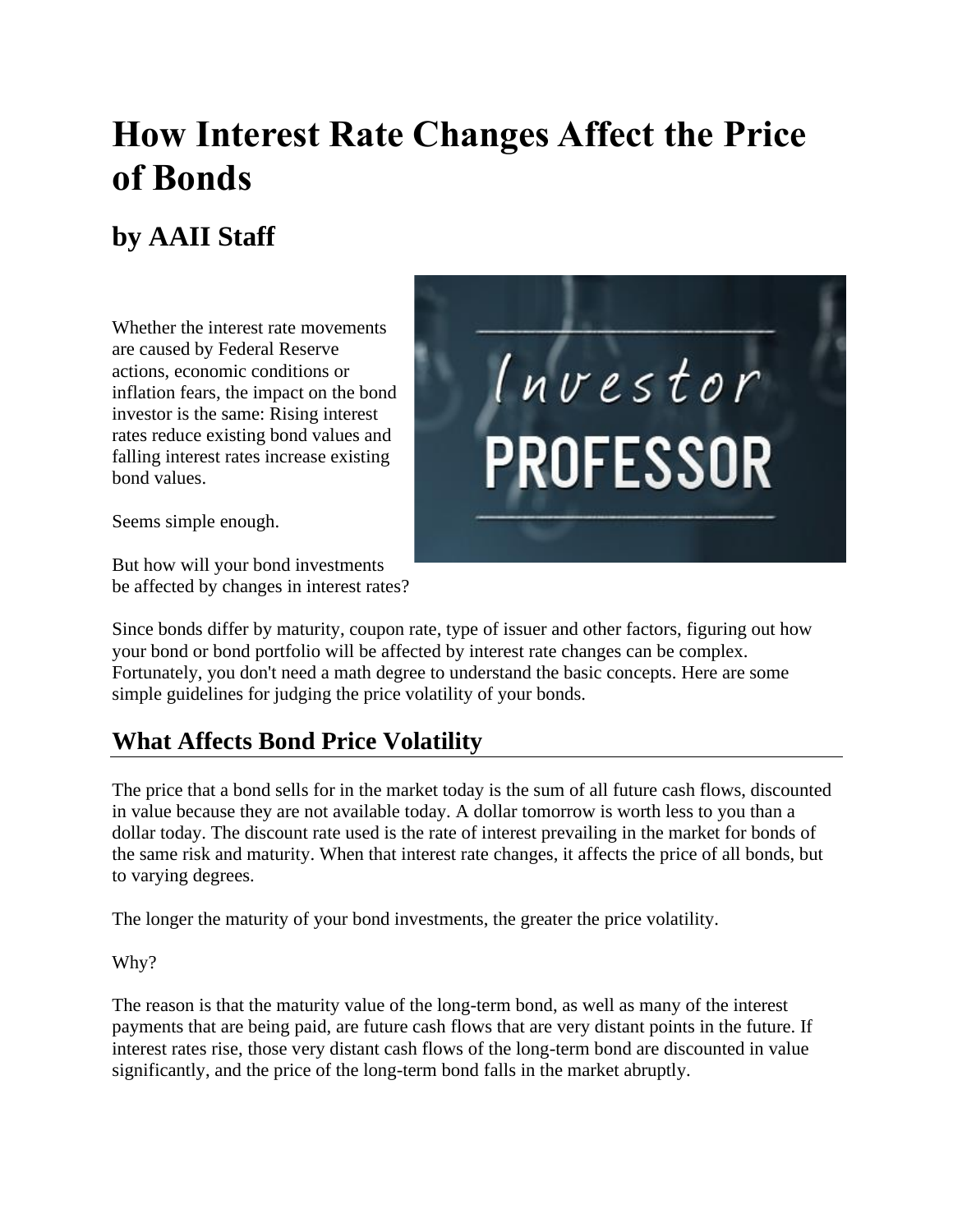Coupon rates—the periodic interest payment that is paid by the issuer of the bond—also affect bond price volatility. A higher coupon means that more cash in the form of interest payments flows to the investor before maturity than is the case with a lower coupon bond. What this means is that when interest rates rise and future cash flows are discounted at a higher rate, the lower coupon bond has relatively more cash flow in the distant future, the maturity value of the bond represents a greater portion of the total cash flow, and the bond's value today will fall relatively more.

Combining these characteristics produces the riskiest bonds in terms of price volatility: The most price volatile bonds are those with longer maturities and lower coupons. A long-term zerocoupon bond defines the outer boundary for riskiness.

Investors who are risk averse should look for bonds and bond mutual funds that have shorter average maturities—less than five years—and should avoid zero-coupon bonds, particularly long-term zero-coupon bonds.

#### **How Much Prices Will Change**

[Table 1](https://www.aaii.com/journal/article/how-interest-rate-changes-affect-the-price-of-bonds.mobile?#table1) indicates just how much bond prices can change when interest rates change. The table shows the percentage change in bond price for a given interest rate change for bonds of different maturities and two different coupon rates. The table is based on the assumption of semiannual interest payments and bonds selling at their maturity (face) value. Because of the mathematics of the relative change, the gains are always larger than the losses for the same interest rate change.

As an example of how to read the table, assume that you have a bond with a 30-year maturity and a 6% coupon rate. If you anticipate that interest rates will drop two percentage points, say from 6% to  $4\%$ , your bond will rise in value by 34.7%. A bond selling at a face value of \$1,000 before the interest rate drop would rise to \$1,347, for a gain of \$347. On the down side, however, if interest rates instead rose to 8%, your bond would decrease in value by 22.6%, to \$774, for a capital loss of \$226. Both of these interest rate changes are a bit on the high side but not impossible, and the gains and losses are large because the bond maturity is so long.

You can see from the table that the lower-coupon bond at the same maturity has greater price volatility. A higher coupon rate for the same maturity would result in smaller but still very significant price changes.

The only way to effectively reduce bond price volatility is to shorten maturities.

If you are concerned about the price volatility of a portfolio of bonds, such as a bond mutual fund, you can use the portfolio's average maturity and the average coupon rate for a rough idea of the price volatility of the overall portfolio. For mutual funds, this information can be found using simple arithmetic and the information on the fund's portfolio composition contained in the fund's annual, semiannual and quarterly reports. The volatility indicated will be only a rough idea of what to expect, because the mutual fund portfolio manager may lengthen or shorten the average maturities over time in anticipation of interest rate changes. However, the mutual fund's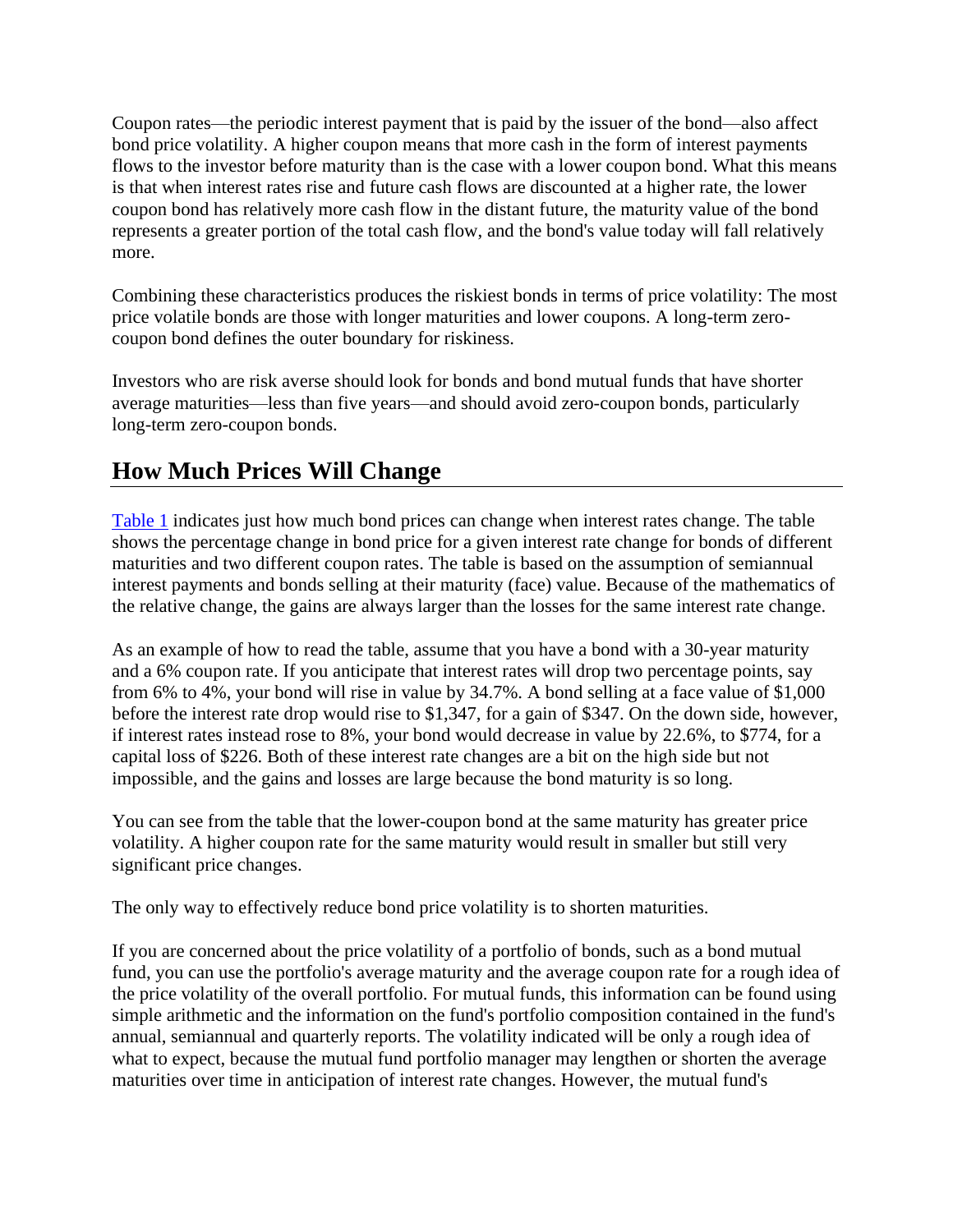investment objective statement found in the prospectus generally restricts major changes in maturity.

|                                    | Table 1. Percentage Change in Bond Prices When Interest Rates Change |                      |                                       |                      |
|------------------------------------|----------------------------------------------------------------------|----------------------|---------------------------------------|----------------------|
| 4% Coupon Bond                     |                                                                      |                      |                                       |                      |
| <b>Years to</b><br><b>Maturity</b> | <b>Interest Rates</b><br>Change By 1%                                |                      | <b>Interest Rates</b><br>Change By 2% |                      |
|                                    | <b>Rates</b><br><b>Rise</b>                                          | <b>Rates</b><br>Fall | <b>Rates</b><br><b>Rise</b>           | <b>Rates</b><br>Fall |
| $\mathbf{1}$                       | $-1.0%$                                                              | 1.0%                 | $-1.9%$                               | 2.0%                 |
| 5                                  | $-4.4$                                                               | 4.6                  | $-8.5$                                | 9.5                  |
| 10                                 | $-7.8$                                                               | 8.6                  | $-14.9$                               | 18.0                 |
| 20                                 | $-12.6$                                                              | 15.0                 | $-23.1$                               | 32.8                 |
| 30                                 | $-15.5$                                                              | 19.7                 | $-27.7$                               | 45                   |
| 6% Coupon Bond                     |                                                                      |                      |                                       |                      |
| <b>Years to</b><br><b>Maturity</b> | <b>Interest Rates</b><br>Change By 1%                                |                      | <b>Interest Rates</b><br>Change By 2% |                      |
|                                    | <b>Rates</b><br><b>Rise</b>                                          | <b>Rates</b><br>Fall | <b>Rates</b><br><b>Rise</b>           | <b>Rates</b><br>Fall |
| $\mathbf{1}$                       | $-0.9\%$                                                             | 0.9%                 | $-1.8%$                               | 1.9%                 |
| 5                                  | $-4.1$                                                               | 4.3                  | $-8.1$                                | 8.9                  |
| 10                                 | $-7.1$                                                               | 7.7                  | $-13.5$                               | 16.3                 |
| 20                                 | $-10.6$                                                              | 12.5                 | $-19.7$                               | 27.3                 |
| 30                                 | $-12.4$                                                              | 15.4                 | $-22.6$                               | 34.7                 |

### **Other Factors That Affect Volatility**

There are also some important qualitative factors that affect bond price changes. The table details price changes for bonds generically. The realities of the marketplace are that when interest rates rise, lower-rated bonds—those with higher default risks—tend to fall faster in price. This distinction holds for corporate and municipal bonds alike, but is obviously not relevant for U.S. government bonds.

A rise in interest rates in a deteriorating economic environment would drop the price of a lowrated bond—a high-yield (junk) bond—much faster than the price of a triple-A-rated corporate bond of the same maturity.